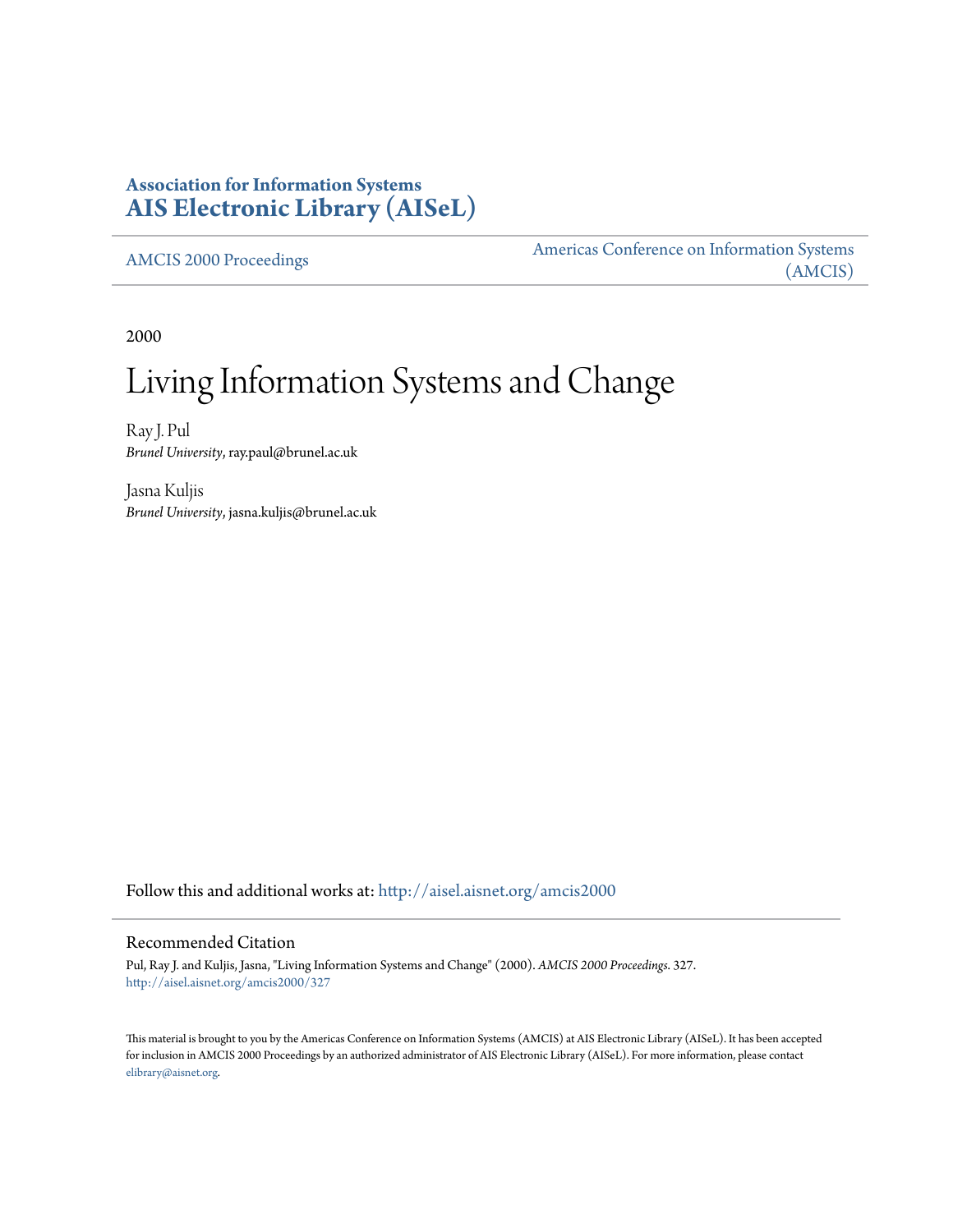# **Living Information Systems and Change**

Ray J. Paul & Jasna Kuljis Department of Information Systems and Computing Centre for Living Information Systems Thinking Brunel University, Uxbridge, Middlesex, UB8 3PH, U.K. Ray.Paul@brunel.ac.uk Jasna.Kuljis@brunel.ac.uk

#### **Abstract**

The Centre for Living Information Systems Thinking (LIST) is looking at IS development in organisations undergoing change. After discussing the problems that change introduces into IS development, the paper explains the basic philosophy of the centre, and some of the areas of research that might make a contribution to the basic questions that have been derived. Some views on the subject of change in organisations will be outlined, and the change paradox will be introduced.

## **Problems with Information Systems for Business**

The first few sections of this paper are a condensation of Paul (1993). There are many forms of information systems (I.S.) in practice. This paper restricts itself to those I.S. that are used by human beings to assist them in their endeavors, the type of I.S. that are exemplified by business I.S. The most generous observation that one can make about current I.S. development is that most, if not all, systems disappoint. This disappointment is mostly with the customer, be that the user or the owner, but also with the analysts and developers. A good example, which demonstrates this point, is the sad case of the London Ambulance Service computer system that spectacularly failed and had to be disconnected on its first days of operation (Watts, 1992). On Monday and Tuesday 26 and 27 October 1992 between 10 and 20 people are alleged to have lost their lives because the emergency service failed them. Whilst such claims are almost impossible to verify, it is clear in this case that the ambulance service customers were 'disappointed'. But what of other interest groups. The man in charge of the system is alleged to have said:

*"The computer did not fail on that Monday - it was working exactly as it was designed to."*

The report goes on to observe that the people using the computer system - in the control room and in the ambulances - are "doing things wrong". That is, they are not doing what the computer has been designed to expect.

There are many reported I.S. problem developments. The question that one might ask is "are there any complete success stories?" This sometimes gets turned

into the opposite question "why don't systems do what people want?" But perhaps the better question to ask does not concern whether people get what they want, nor even how can we find out what people want, but the more fundamental question of how people can know what they want. We shall return to this last question after the next section, where we examine attempts to alleviate disappointment by the offering of a palliative (something that relieves but does not cure).

#### **Palliatives**

One school of thought advocates the use of standards as a way of solving I.S. problems. This line of reasoning assumes that the cause of the problem is that the methods used are not applied with sufficient rigor, so that misunderstandings and poor communication between customers and developers, and between developers, creep in. Try harder. However, this optimistic approach, that there exists the 'optimal' solution, and all you have to do is seek it more carefully, belies the fact that optimality is a non-existent state of affairs in business I.S. Furthermore, the rapidly evolving world of computer hardware, software, operating systems and environments, distributed and network developments, not to mention rapidly changing theories of management, organizational structures and behavior, and socio-economic theories, defeat a solution based almost entirely on standards. Standards for what?

Cousins of standards are evaluation and review. These concepts are also based on the notion that if you try hard enough, you will get it right. Review enables you to look back and change your mind periodically, so that system requirements can be refined into a correct version. Evaluation is designed to constantly check that objectives are being met, a means of reinforcement and remembering.

A very popular palliative is prototyping (Dearnley and Mayhew, 1983). Prototyping is a method of quick systems component construction, which is adopted within the framework of a broader system development approach or methodology to solve contentions between analysts, users, software and hardware. Such optimism is based on the idea that everything can be got right in the end if you go around the problem enough times. This approach has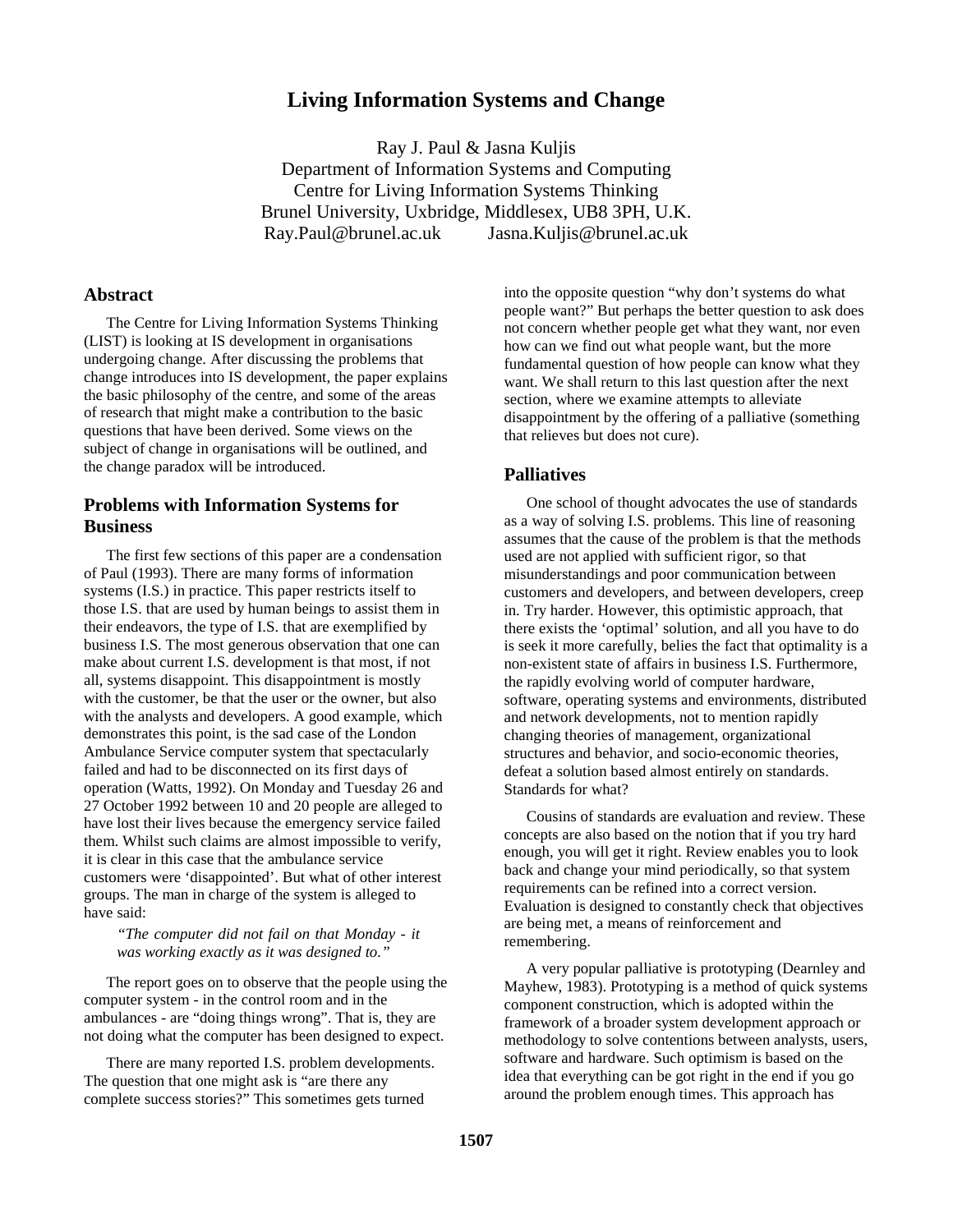advantages over the 'get it right first time' approach, but there is little evidence of any significant improvement in I.S. development.

Incremental development is based on the notion that you can creep towards where you want to be. This approach accepts that you cannot know what you want, well, not straight away. So far better to head off in the best direction by building part of the system, and then changing direction as necessary based on this experience for further development. This way you will get closer to where you want to be, wherever that is. The approach has the advantage that the customer(s) is taken along with it, and is therefore probably more agreeable with the system as it develops.

User Participation is another popular attempt to resolve the irresolvable (Land and Hirschheim, 1983). By getting user participation in decision making about the project, and/or in the actual analysis and design, the analyst is more likely to elicit the requirements of the system, and in the latter case, make it presentable to the user. End User Computing similarly attempts to involve the user, but now by handing over some of the system to the users to develop themselves, perhaps supported by I.S. professionals. The user is still in no better position to know 'what he wants', but is no position to complain about it, since it is his fault.

Some methods appear to confuse the difference between planning for the future and planning the future. The future is known by someone maybe, but how do you predict which person this is? All these palliatives attempt to take an existing way of thinking about I.S. development, and make it work by tinkering with it. It is the contention of this paper that the underlying way of thinking, or the paradigms used for system development, is themselves wrong for the reasons given in the next section.

#### **Fixed Point Theorem**

All of the discussion so far has been based on IS paradigms that have one common fallacy. This fallacy is expressed through the following 'mock' theorem.

#### *The Fixed Point Theorem of Information Systems*

*There exists some point in time when everyone involved in the system knows what they want and agrees with everyone else.*

Why is this theorem assumed to be true? Because we want to build the system to an exact specification.

## *Extension to the Fixed Point Theorem*

*The fixed point in the theorem remains fixed for the project duration, or even longer.*

## *Implications of the Theorem and Extension*

The implications are clear. Systems are built for one (hypothetical) point in time, whereas the system must work over some time continuum. Hence, disappointment. Building IS with the implicit, or sometimes even explicit assumption that the Fixed Point Theorem is true is guaranteed to cause problems. Before discussing ways of thinking that might not be based on the Fixed Point Theorem, it might be further illuminating to look at the reasons why this state of affairs has occurred.

# **How Did This Happen?**

Grindley (1986) gives an excellent resume of how we arrived at the current state of the art in IS development in the chapter entitled 'The History of a Mistake'. One major cause is the project based nature of development. A project based approach is inherently finite time horizon driven whereas the environment is infinite horizon. This generates a number of differences between the desire to build something, and the need to make it work. These include targets versus standards, the inspirational motivation of a project team versus 'the pride in a job well done' motivation of the personnel running the system, the temporary society of the project developers versus the permanent society of the users, building versus maintaining. There is no doubt that a project mentality inherently begs for the Fixed Point Theorem to be true. This is exemplified by the project 'sign-off' where the customer agrees with documents of questionable interpretation, to take that version of the system as something that is 'acceptable'. Paul (1993) offers many more reasons for our current predicament.

## **Living Metaphors**

So far we have discussed a major reason why IS disappoints. In this section, we shall look at possible ways of thinking (not solutions!) that might help. We have observed that the Fixed Point Theorem essentially leads us to the development of dead systems, systems designed to meet the needs of the business at one point in time. What is required for living businesses, however, are living systems. Systems should breathe, be designed to adapt to unknown change. Systems should grow, mature, and die (they do anyway!). Very few aspects, if any, of a businesses' operations are expected to be designed for life, static, so why should IS? A successful business is constantly adapting to change, and therefore so should the IS. The question of how this should be done must not be allowed to determine what it is that we want to do. Thinking of a living system development may be difficult, but without remembering that that is what is required, the Fixed Point Theorem will undoubtedly re-emerge consciously or unconsciously. The following discussion concerns some thoughts on living system development,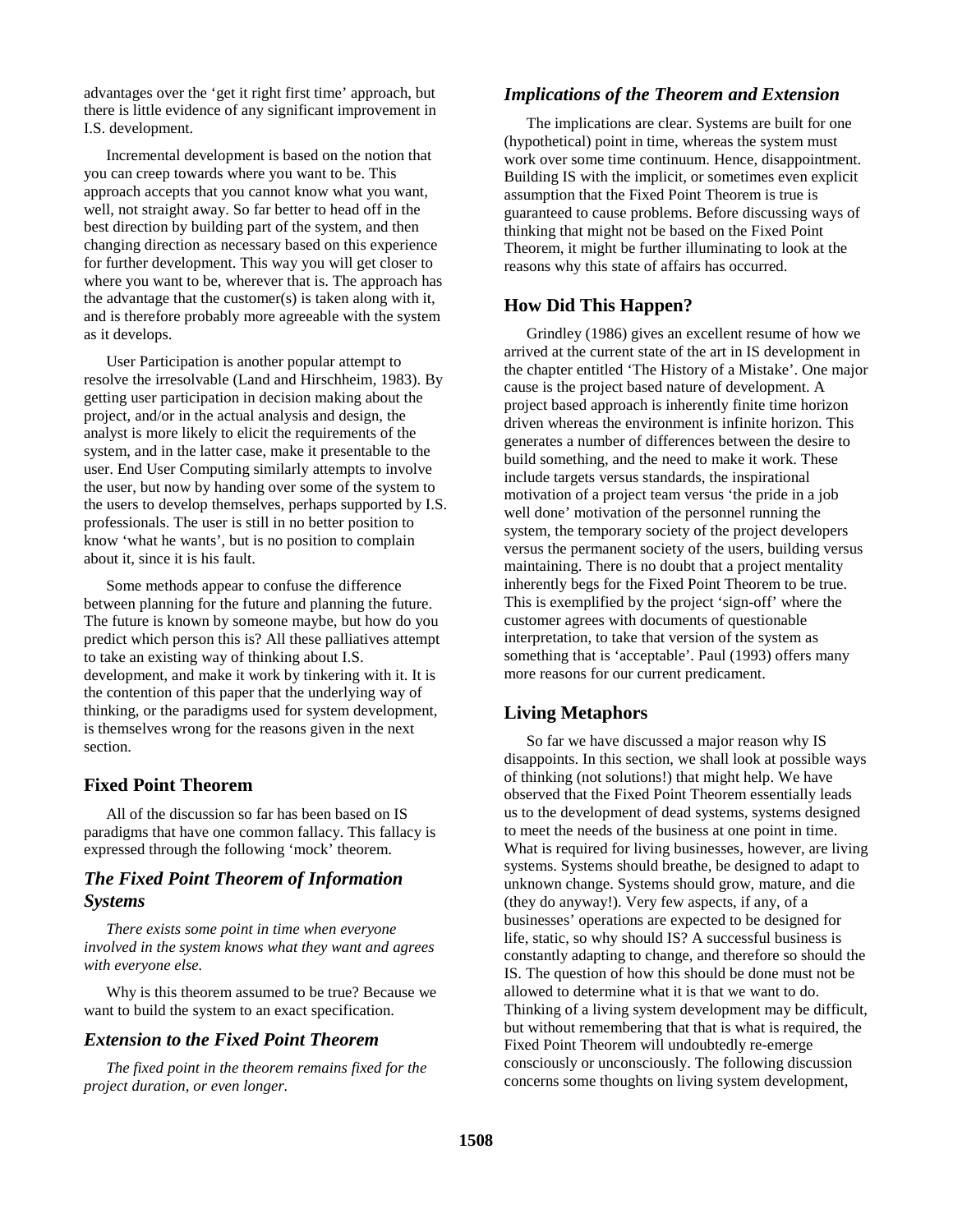but is not meant to be an/the answer. We have a long way to go yet.

It is worth mentioning another major factor in a living system. This is the question of right and wrong, the question of correct and faulty. A living system is neither right nor correct. It is a system that is adapting to need. In this sense, it is not wrong or faulty either. The expectation should be that the system is constantly undergoing change to meet the changing need. The opportunity to change the system has to be seen as a virtue in itself, not a point of negative criticism concerning a past lack of perspicacity. This is not to say that mistakes cannot be made, since individuals will continue to do that, but criticism of the system encourages cover-ups, a get it right mentality, and back to a dead system.

#### *The Gardening Metaphor*

Gardens constantly change, evolve, and grow. A basic architecture may be laid down - paths, trees, and lawns. But the smaller plants come and go, can be moved to some extent, and everything is evolving with the seasons. Gardens require incessant attention - pruning, weeding, and reduction of bugs and plant predators. Excessive action leads to temporary empty spaces, or islands of apparent inactivity. Lack of attention can lead to choking, overgrowth, and the death of some plants at the expense of others.

The gardening analogy fits the needs of business systems very well. It also exemplifies the earlier point about success and failure. The latter can be quite obvious. But is a garden ever finished, complete, or successful (except at the Chelsea Flower Show!)? A garden may be adequate to please visitors, but the gardener is never satisfied. There is always something to improve upon, something to tend to as the rest of the garden moves on. In a dynamic, changing, uncertain world, this is what is required from a business information system as well.

# *The Centre for Living Information Systems Thinking (LIST) at Brunel University*

Paul and Macredie (2000) present a selection of contributions to LIST which cover 5 case based studies in the power industry, retail sector, software development, health service, and logistical distribution. The methods examined include business fit, tailorable IS and deferred system's design, component-based software architectures, stakeholder analysis, and business process re-engineering. Three further papers make theoretical contributions based on architectonics, LIST sustainable environments, and task analysis for IS evolution.

## **Conclusions and the Change Paradox**

First, living system development is a way of thinking, not a solution methodology. The latter leads straight back to the Fixed Point Theorem. Second, demanding 'success'

will lead to failure (because to know you have success requires that you know what you want, i.e. the Fixed Point Theorem). Third, in spite of the immense cultural and economic pressures, the project based approach has to be broken. Projects have time and budgetary deadlines that feed off a requirements declaration, for example in software engineering. Software engineering should not be compared to any other engineering. It may be time to move on and away from Software Engineering altogether.

We conclude this paper with a paradox concerning the contribution of the IS industry to it's customers' solutions – or is it problems? Successful I.S. development of a living systems kind will enable a business to compete more effectively in its market place. This will in its turn put more pressure on the competitors to be more competitive else they will lose market. If they turn to I.S. development to successfully facilitate competitive advantage, this will in its turn ratchet up the competitive pressure in the market. Table 1 illustrates this change paradox, whereby successful I.S. leads to pressure for more change.

| Statement                                                                | <b>Observation</b>                |
|--------------------------------------------------------------------------|-----------------------------------|
| Companies are changing to meet<br>competition                            | I.S. might assist                 |
| If company rate of change much<br>much less than IS development<br>speed | OK                                |
| If company rate of change a bit less<br>than IS development speed        | Familiar<br>problems              |
| If company rate of change a bit<br>more than IS development speed        | Failures                          |
| If company rate of change much<br>much more than IS development<br>speed | Impossible                        |
| IS enables/facilitates competitive<br>advantage                          | Company<br>change can<br>speed up |
| Company change speeds up                                                 | Go to top of<br>table             |

#### Table 1: The Change Paradox

#### **References**

Dearnley, P.A., and Mayhew, P.J. "In Favour of System Prototypes and Their Integration Into the Systems Development Cycle" *The Computer Journal* (26:1), 1983, pp.36-42.

Grindley, K. *The Report, Fourth Generation Languages: Volume 1, A Survey of Best Practice*, IDPM Publications Ltd, London, 1986.